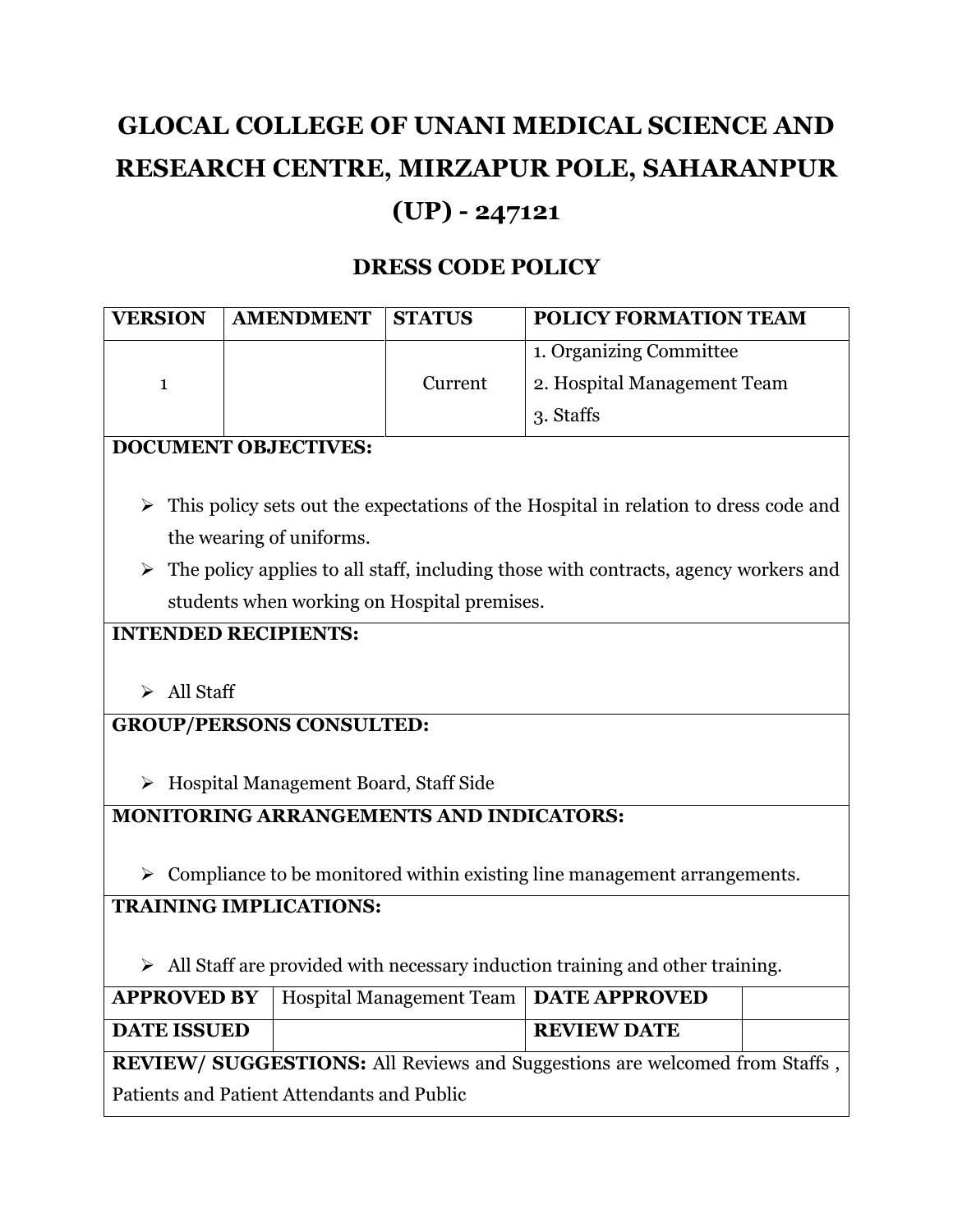# **GLOCAL COLLEGE OF UNANI MEDICAL SCIENCE AND RESEARCH CENTRE, MIRZAPUR POLE, SAHARANPUR (UP) - 247121**

## **DRESS CODE POLICY**

#### **1. INTRODUCTION**

1.1. This policy sets out the expectations of the Hospital in relation to the wearing of uniforms for clinical staff and the corporate dress code, for non clinical staff.

The policy applies to all staff, including those with honorary contracts, agency workers and volunteers. Students undertaking clinical or other placements are expected to adhere to the policies agreed between Hospital and the relevant education provider.

- 1.2. The Dress Code (and Uniform Policy) is necessary in order to:
	- Present a smart and professional image, thereby increasing patient and public confidence.
	- Support infection prevention and control
	- Have regard to health and safety considerations for staff
- 1.3. The Hospital considers the way employees dress and their appearance to be of significant importance in portraying a corporate and professional image to all users of its service, whether patients, visitors, clients or colleagues.
- 1.4. The Hospital recognizes the diversity of cultures, religions and disabilities of its employees and will take a sensitive approach when this affects dress and uniform requirements. However, priority will be given to clinical, health and safety, security and infection control considerations.
- 1.5. The Dress Code Policy is designed to guide employees on the application of Hospital standards of dress and appearance. The policy is not exhaustive in defining acceptable and unacceptable standards of dress and appearance and staff should use common sense in adhering to the principles underpinning the policy.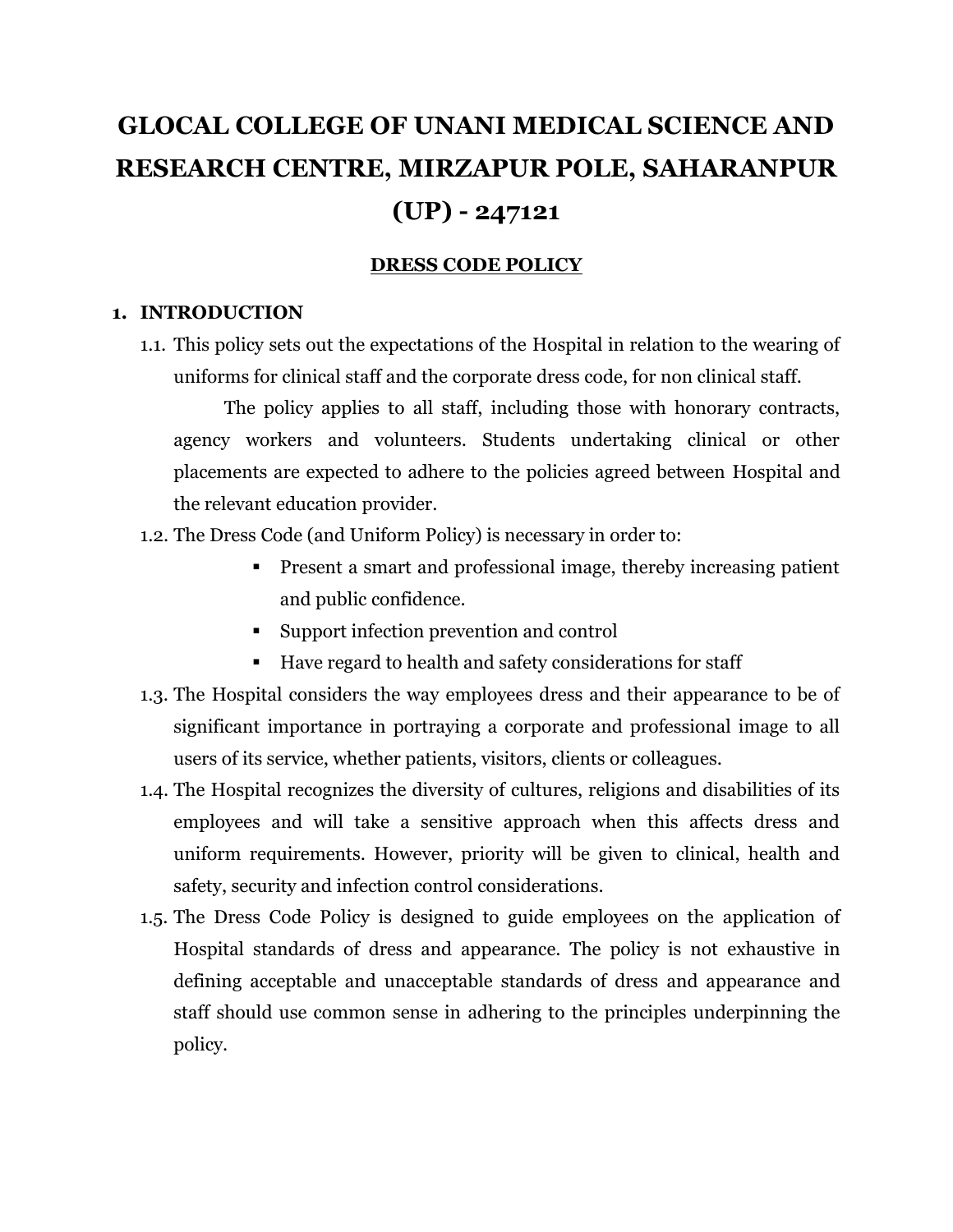- 1.6. All employees are supplied with an identity card which must be worn and visible when in clinical areas, and available at all times when on duty or acting in an official capacity representing the Hospital.
- 1.7. All staffs are required to comply with the principles of the Dress Code Policy. Failure to adhere to the Hospital's standards of dress and appearance may constitute misconduct and may result in formal disciplinary proceedings.
- 1.8. Employees are responsible for following the standards of uniform/dress and appearance laid down in this policy and should understand how this policy relates to their working environment; health and safety, infection control, particular role and duties and contact with others during the course of their employment.
- 1.9. Hospital Management Team and appointed persons are responsible for ensuring the Dress Code Policy is adhered to at all times in respect of the employees they manage.

#### **2. DRESS CODE**

2.1.For staff not required to wear a uniform, examples of acceptable staff clothing include:

Female employees: saree, suits, jackets.

Male employees: business suits, jackets, blazers, trousers, shirts (with collars - long or short sleeve).

2.2.Non acceptable Clothing

Unless part of a departmental uniform or Hospital promotion, the following items of clothing are examples of unacceptable clothing, either on the grounds of health and safety or for the Hospital's public image: Casual trousers or skirts (all colors and styles), tracksuits, casual sports T-shirts, leisure shorts, combat trousers, sweatshirts, baseball caps/hats, overly tight or revealing clothes, including mini-skirts, low cut tops or those revealing the midriff and clothing bearing inappropriate slogans. Trousers or skirts that are of a length that they touch the ground when walking are not acceptable on safety and hygiene grounds, in some areas of the Hospital (i.e. clinical settings such as wards and theatres)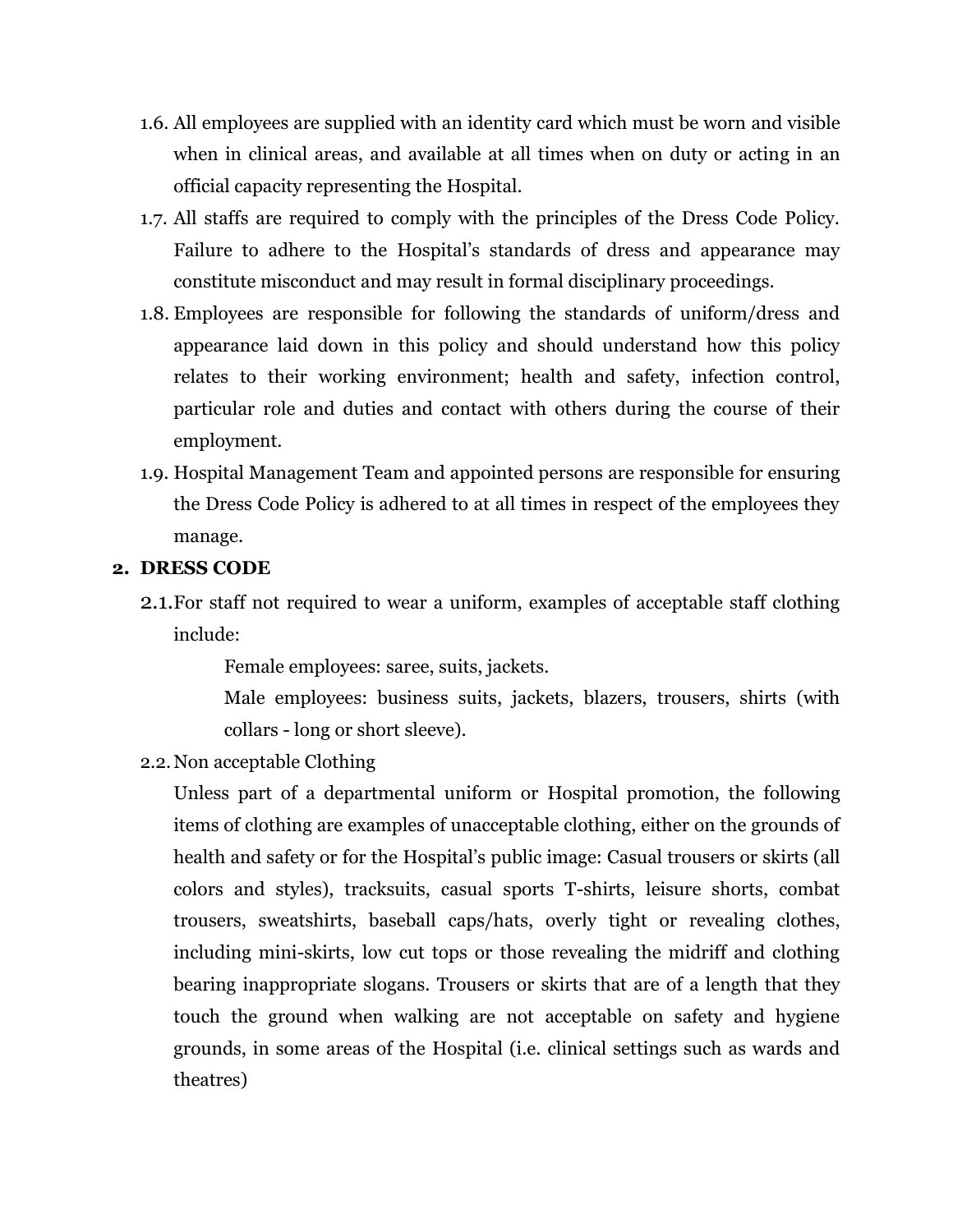2.3.Personal Protective Clothing and Equipment

The provision of personal protective equipment is the responsibility of Hospital.

2.4.Footwear

Footwear must be safe, sensible, in good order, smart and clean and have regard to health and safety considerations. (Stiletto heels and plastic flip-flops are not acceptable.)

Certain jobs require staff to wear protective footwear. These staff must wear the correct footwear for undertaking their work and if staffs are uncertain they must check with their concerned authority or in-charge person.

2.5. Tattoos

Visible tattoos are to be discouraged and where present should not be offensive to others. Where they are deemed to be offensive they should be appropriately covered.

2.6. Jewellery and Piercing

Jewellery for clinical staff must be kept to a minimum; a plain/wedding ring and one pair of discreet stud earrings are permitted. Wrist watches must not be worn when providing clinical care, which includes examining patients.

Facial/body piercing is not permitted and must be removed before coming on duty. This includes tongue studs. If staffs have piercing for religious or cultural reasons, these must be covered and must not present a quantifiable health and safety or infection prevention and control risk.

2.7. Hair

Hair should be neat and tidy at all times and in the clinical environment long hair should be tied back. Headscarves worn for religious purposes are permitted in most areas, however they are asked to be excluded in areas such as theatre, if they could present a health and safety and cross-infection hazard. Beards should be short and neatly trimmed, unless this reflects the individual's religion where it should be tidy. Beards should be covered with a hood when undertaking aseptic procedures.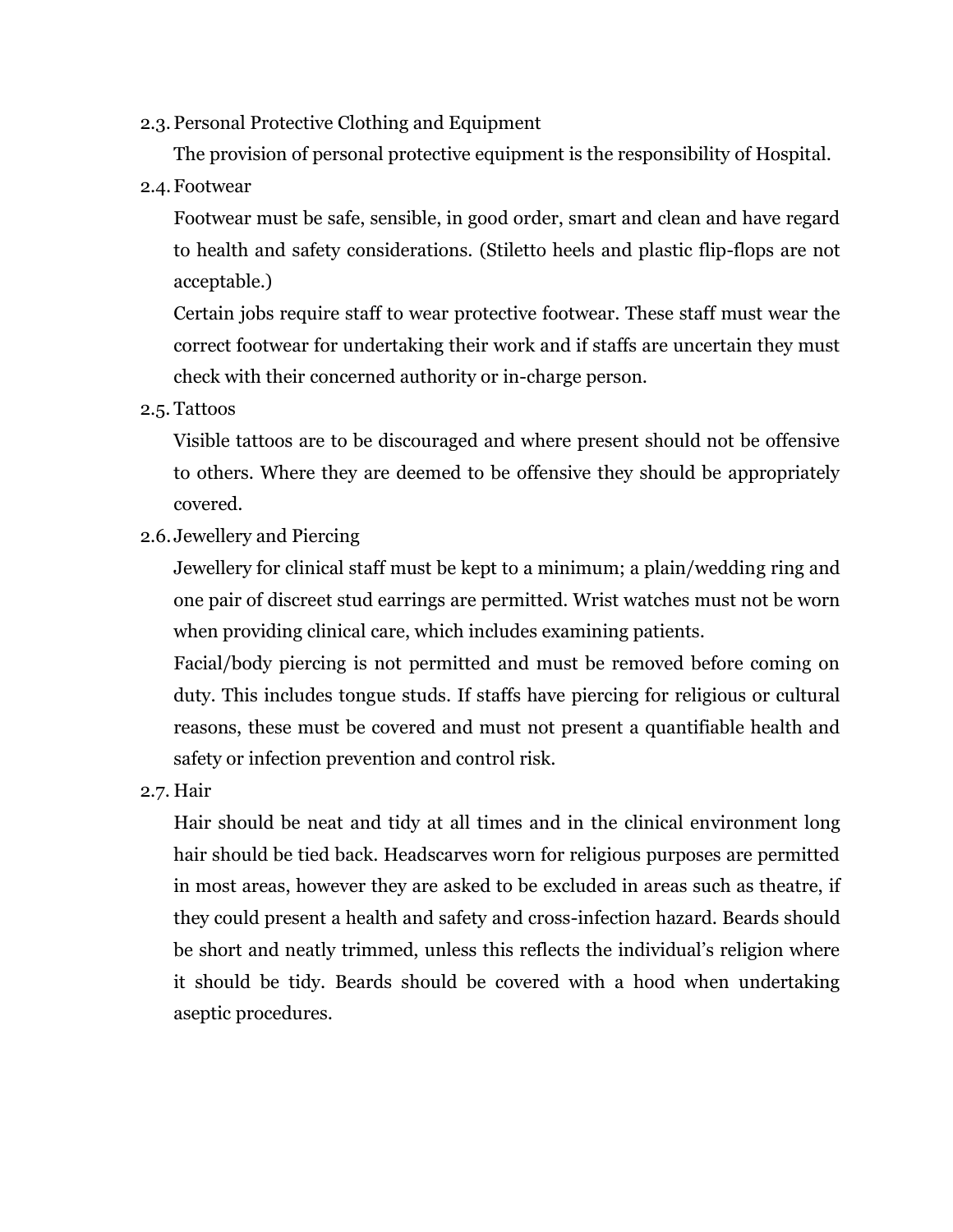#### 2.8.Facial Covers

Staffs who wear facial coverings for religious reasons are expected to remove them whilst on duty. This will ensure that the member of staff is identifiable and facilitate communication with patients and their relatives or friends.

#### **3. HOSPITAL CLINICAL UNIFORM REQUIREMENT**

General requirements for uniform wearers:

- 3.1. The uniform should be worn in a clean and presentable fashion and all staff must have access to a spare uniform in case one becomes soiled during the shift.
- 3.2. Smart and appropriate shoes (enclosed toe) should be worn, with appropriately colored tights if wearing a dress.
- 3.3. Nail varnish, false nails and false eyelashes are not permitted. Nails should be sufficiently short to ensure safe patient contact and good hand hygiene.
- 3.4.The uniforms issued must not be altered or added to by the individual. If changes are required, they should be undertaken only after written approval from the authority.
- 3.5. All staff should change out of their uniform before going off duty, if this is not possible staff are permitted to travel between home and work in their uniform. This should be discussed with the appropriate manager to seek agreement for the staff member.
- 3.6.The wearing of the Hospital uniform in public places such as a supermarket, is not acceptable
- 3.7. All staff leaving the Hospital, who have been provided with a Hospital uniform must return their uniform to the sewing room. Failure to do so will result in the appropriate legal actions.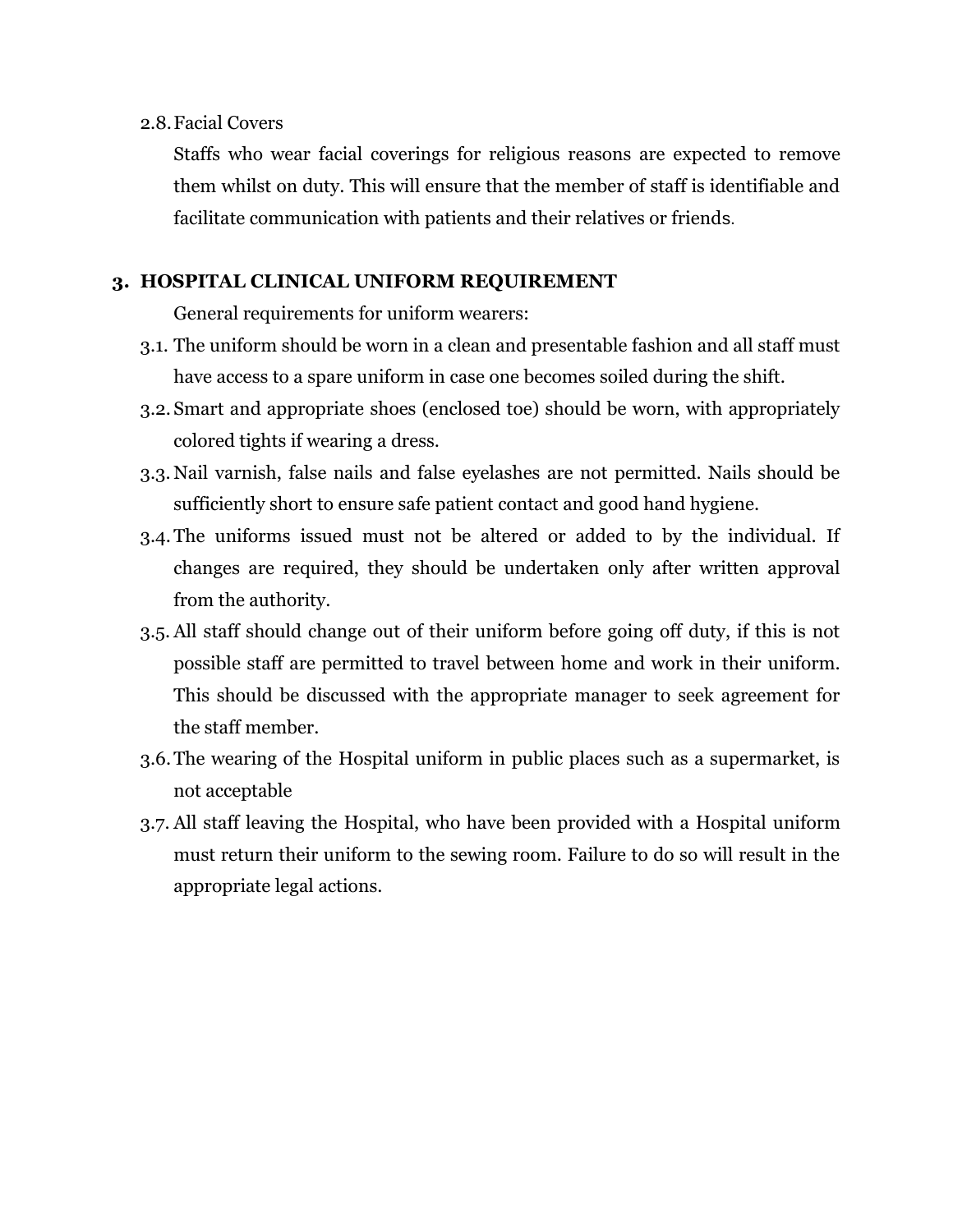#### **4. SPECIFIC UNIFORM GROUPS PROVIDED BY THE HOSPITAL**

- *4.1. Nurses: White Suit with white Apron;*
- *4.2.OT, ICU, NICU, Emergency, Labour Room Nurses: Sky Blue suit (male, female) with white Apron*
- *4.3.Technicians: Grey Pant, White Shirt and Green Apron;*
- *4.4.Ward Boy: Grey Pant, White Shirt and Maroon Apron;*
- *4.5. Ward Ayah: Grey suit and Maroon Apron;*
- *4.6.Sweepers: Male – Dark Navy Blue (Shirt & Pant); Female – Dark Navy Blue Suit; Kakki Coat (Winter)*
- 4.7. *House Keeping Staff: Male – Yellow (Shirt & Pant); Female – Yellow (Suit); Kakki Coat (Winter)*

### **5. PROTECTIVE CLOTHING**

- 5.1. A number of clinical and non clinical staff groups are required to wear protective clothing as part of their individual role. The principles are based upon the need for:
	- Patient safety
	- Personal safety
	- Statutory regulatory requirements
	- Work environment
	- Health and safety requirements
	- Infection control requirements

Principal staff groups affected:

- 5.2. Medical and Dental Staff
	- 5.2.1. All medical staff should follow the policy set out in section 2 (clothing, footwear, jewellery and hair).
	- 5.2.2. In addition, medical and dental staff (including students) should ensure that when examining patients:
		- Sleeves are rolled up above the elbow or short sleeves are worn;
		- Wrist watches are removed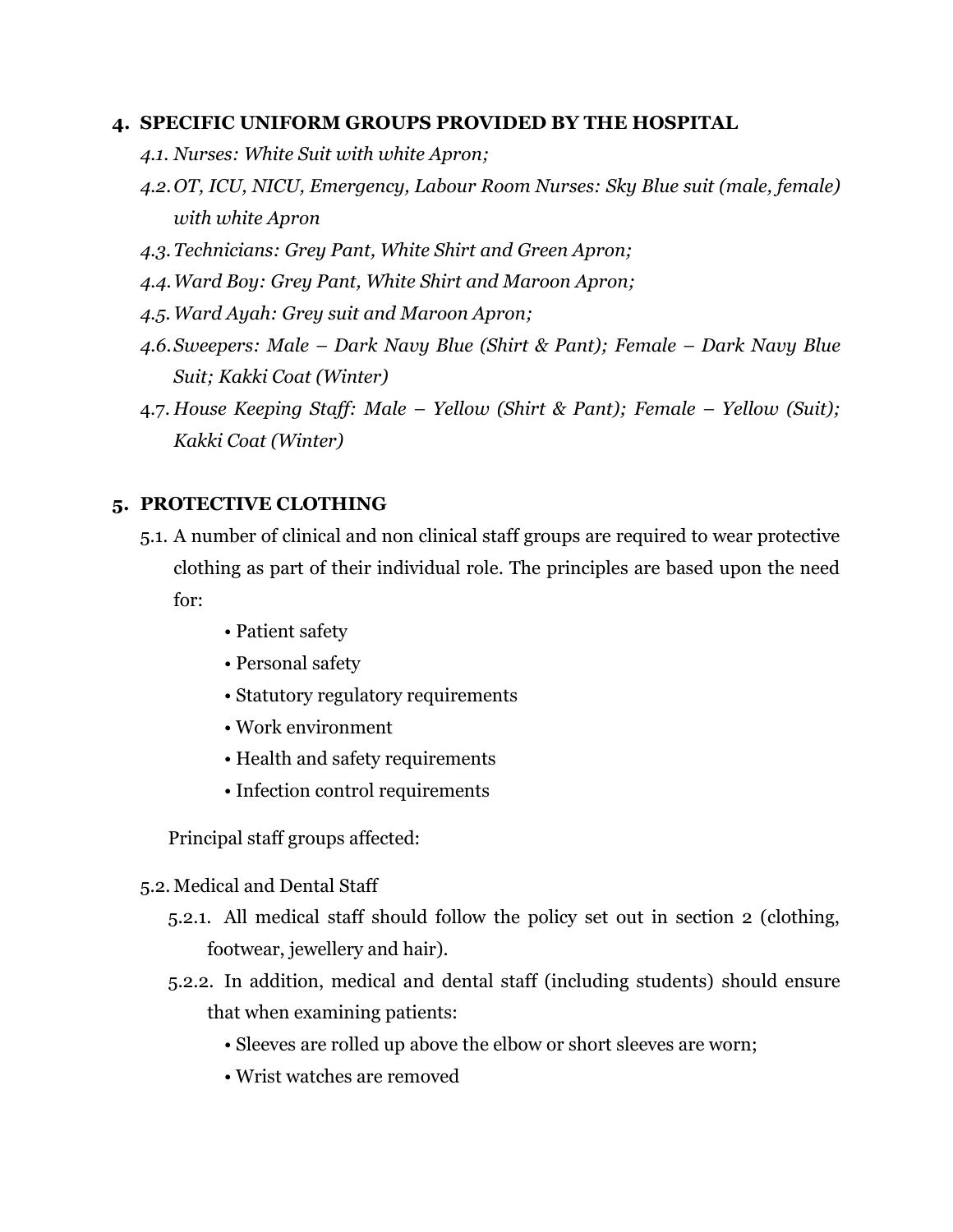• Ties, scarves and other items of clothing must not be allowed to hang down, they must be secured

• Long hair is tied back.

- 5.2.3. When dealing with patients at risk, plastic aprons and gloves should be worn to comply with standard precautions and isolation precautions guidelines.
- 5.2.4. White coats may be worn if this is the preference of the individual. They must be regularly laundered.
- 5.3. Staff Wearing Scrubs (Theatre Blues & Green)

In certain areas Scrubs (Theatre Blues & Green) may be appropriate to the clinical work undertaken. However it is essential that the Hospital Dress Code is maintained and scrubs can only be worn in designated areas.

Should areas seek to become designated areas, the Nurse Incharge/ Appropriate Authority will be required to confirm their support for this, having undertaken appropriate checks and balances. This is likely to include risk assessment, health and safety, patient perception and value for money.

- 5.3.1. Scrubs must be clean at the beginning of every shift and changed each time they become stained with blood or body fluids.
- 5.3.2. When leaving these areas, the member of staff should change into their own clothes.
- 5.3.3. Unless attending a clinical emergency, it is not acceptable to wear scrubs outside the theatre environment.
- 5.3.4. When attending a clinical emergency, scrubs should be covered with a clean white coat and theatre headgear and masks removed

5.4. Theatre Staff

In addition to the guiding principles in 5.3 the following will apply:

5.4.1. Staff should wear well fitted dedicated operating theatre footwear. These must be cleaned/decontaminated on a regular basis, particularly when visibly dirty or when contaminated with blood or body fluids. Each theatre suite manager should ensure that local procedures are in place for these procedures to take place.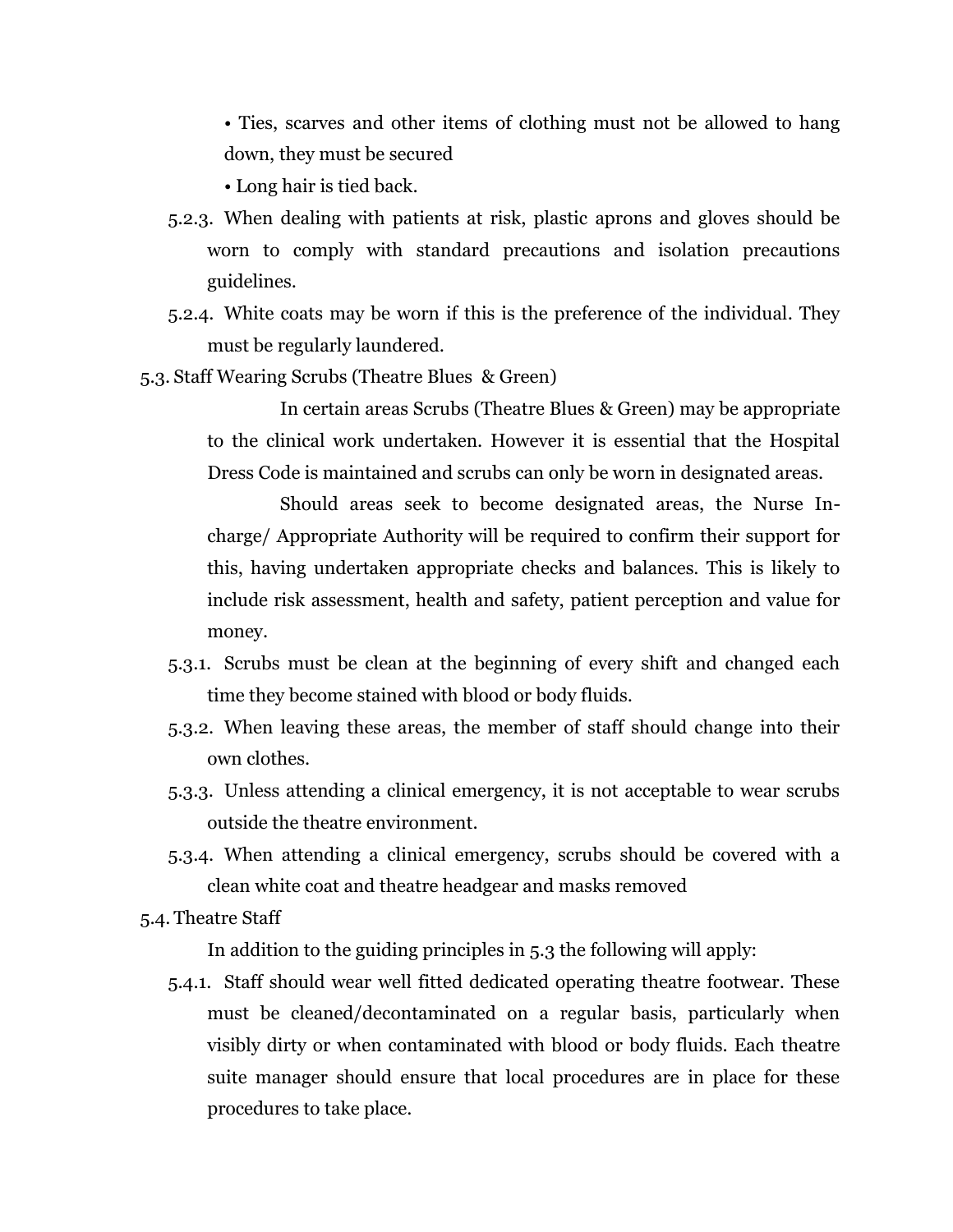- 5.4.2. The use of overshoes should be adhered to as recommended locally. The use of overshoes is not routinely recommended. If overshoes are used, staff must wash their hands.
- 5.4.3. Scrubs are not to be worn outside the designated area; the only exception being:
	- When attending a clinical emergency where a white coat should be worn;

• When accompanying a patient to another clinical area, a plastic apron should cover scrubs

• When undertaking duties to support clinical care e.g. pharmacy, kitchen, wards etc.

- 5.4.4. Within the operating theatre, hair must be entirely covered with a clean, disposable hat, which should be changed at least daily, or on leaving the theatre suite. Hats should be changed if they become contaminated with blood or body fluids. It is recommended that beards should be covered with a hood.
- 5.4.5. It is recommended that all scrub teams should wear masks, but the wearing of masks by other operating theatre personnel should be at the discretion of the individual consultant surgeon involved. Every individual in the operating theatre should wear a mask when prostheses/implantation surgery is being performed, or if the patient is immuno-compromised. Masks should be removed and disposed of at the end of each case, as they are single use items. Masks should not be worn hanging around the neck.
- 5.4.6. Protective eyewear with visors, appropriate aprons and gloves must be readily available in every theatre suite.
- 5.4.7. The routine use of agreed theatre gowns is recommended to protect both the patient and individual staff member. Staffs in scrubs who attend emergencies outside the theatre complex, must change into a clean pair of scrubs on returning to theatre.
- 5.4.8. Headscarves must not be worn in the operating theatre.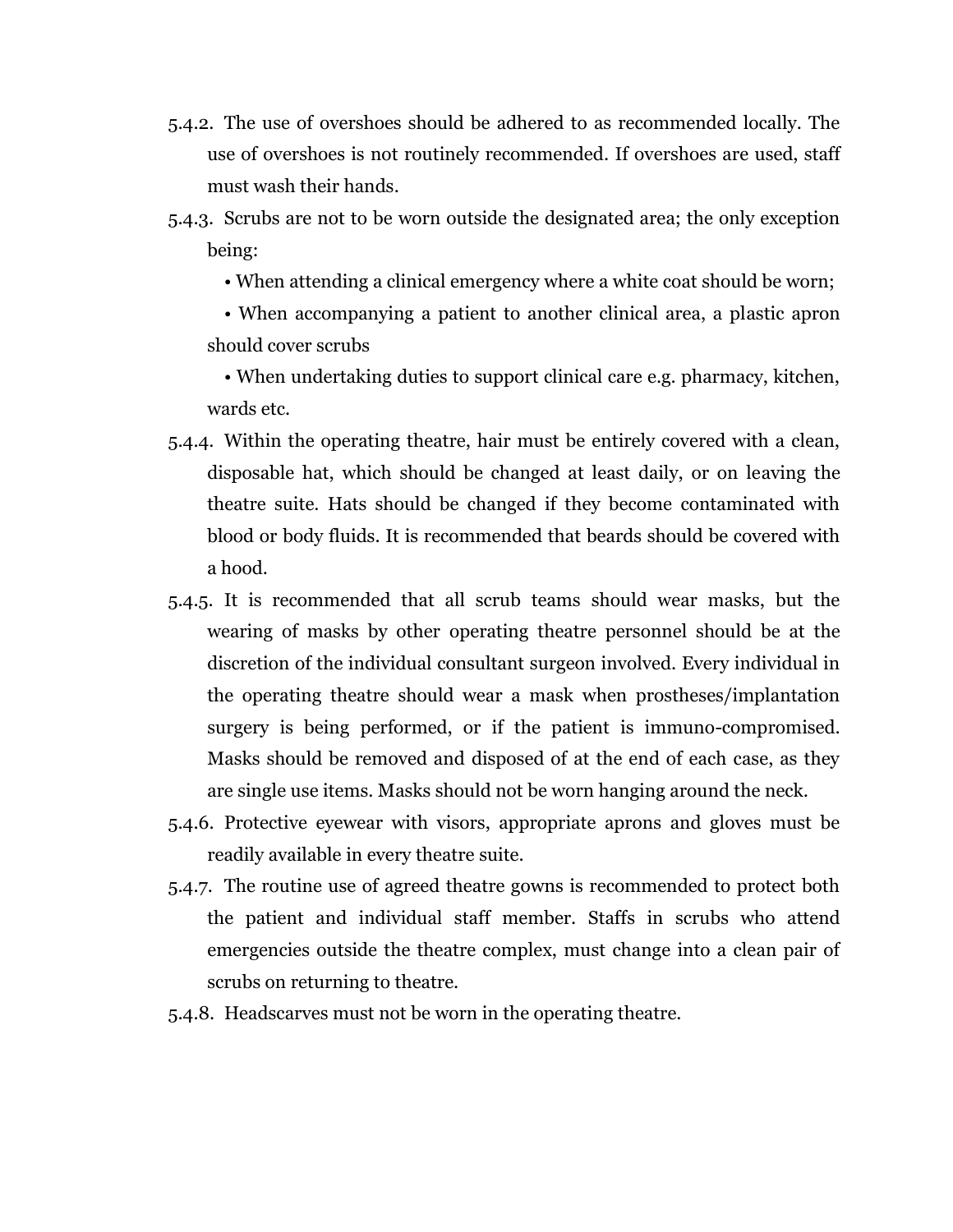5.5. Visitors to the operating theatre complex

Theatre staffs provide guidance to all visitors to the operating theatres on what to wear. Any visitor entering an operating theatre must change into scrubs and suitable footwear.

5.6. Other health professional groups

This group includes:

- Pharmacists
- Medical Physics
- Laboratory staff

All Staffs are expected to comply with the Hospital Dress Code Policy and also comply with local regulatory and good practice requirements.

#### **6. POLICY REVIEW**

6.1. The policy will be reviewed every one year.